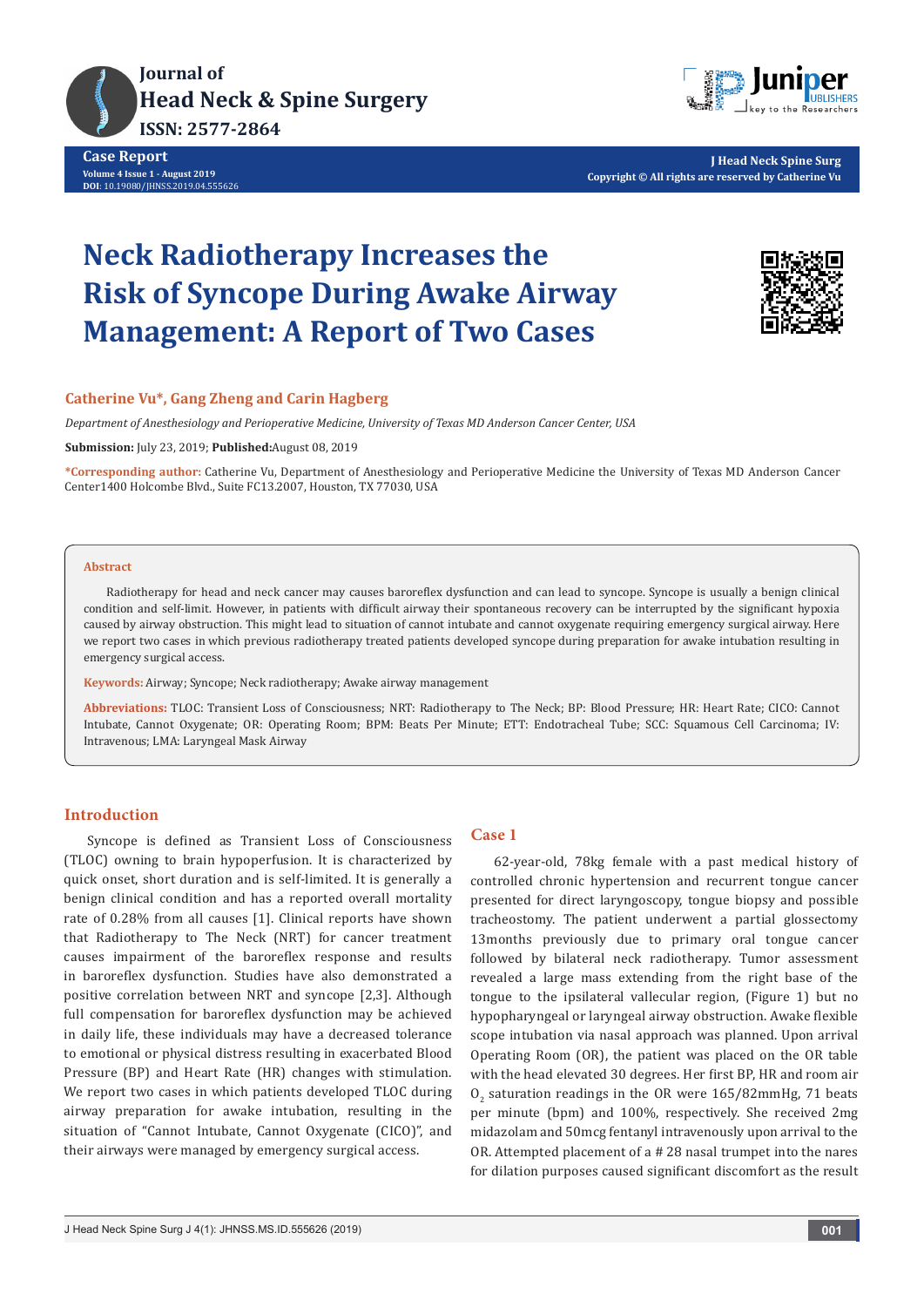of high resistance and difficult insertion, despite 4% lidocaine administration prior to instrumentation. She developed bradycardia and soon became unconsciousness with HR of 30s bpm. Her BP could not be obtained by sphygmomanometer. The patient was immediately placed spine and ventilated with 100% oxygen with a facemask. As the patient's HR and  $O<sub>2</sub>$ saturation continued to deteriorate, 500mcg of epinephrine was titrated intravenously, while an emergent cricothyrotomy was performed with a 6cm Endotracheal Tube (ETT) by the surgeon  $(0<sub>2</sub>$  saturation was in 30s). The patient's vital signs quickly recovered and the cricothyrotomy was then converted to a formal tracheotomy. The scheduled procedures were allowed to continue. The patient was allowed to regain consciousness after an uneventful surgical procedure. During the post-operative visit, the patient was queried, and she had no recollection of the intraoperative events. She was discharged from the hospital on post-operative day #3. No further diagnostic tests were performed during the remainder of her hospitalization.



**Figure 1:** A large mass on axial plane of a CT imagine measured 74 x 53mm.

#### **Case 2**

58-year-old female with a medical history of well-controlled chronic hypertension and right vocal fold recurrent Squamous Cell Carcinoma (SCC) presented for a total laryngectomy. Her primary laryngeal cancer was treated with bilateral neck radiotherapy two years prior to the surgery. Patient denied any history of cardiovascular disease. She presented with a weak and hoarse voice, but no difficulty breathing. She had a BMI of 38kg/m2 and neck circumference of 39cm. Airway assessment revealed a Mallampati 3 airway without significant abnormality in any other routine airway assessments. Video laryngoscopy performed one week prior to surgery revealed an exophytic tumor growing on her right vocal cord with immobilization of the ipsilateral true vocal folder. However, the airway was unobstructed. Based on the above findings, an awake flexible scope intubation was planned. The patient had a baseline BP, HR, and oxygen saturation of 148/72mmHg, 82 bpm and 98% on room air, respectively. In the OR, the patient was placed in the siting position with 2 L/min of  $0_{\frac{1}{2}}$  through a nasal cannula. While placing monitors, the patient became pale and then became unresponsive. The pulse oxygen waveform showed pulse

rate of 30s bpm with weak pulse by palpation, but her BP could not be obtained by sphygmomanometer. Ephedrine (15mg) was immediately administered Intravenously (IV) followed by 200mcg of phenylephrine. Despite the efforts of mask ventilation with  $100\%$  oxygen, her  $0_{_2}$  saturation continued falling. Trismus was also evident when attempting insertion of an oral airway. Subsequently, a Laryngeal Mask Airway (LMA) was placed after intravenous administration of 120mg succinylcholine, but no improvement of oxygenation was achieved. An emergent tracheostomy was performed at  $0_{2}$  saturation in the low 80s% by the surgeon. Thereafter, the patient was allowed to regain consciousness and exhibited a normal neurologic assessment. Surgery was then continued and completed in three hours. Postop 12 leads EKG showed a normal sinus rhythm with HR of 68 bpm. The cardiology consult suspected a vasovagal syncope as the cause of TOLC. No further evaluation was performed. In PACU visit, patient had no recollection of the intraoperative events. She underwent an uneventful hospitalization and was discharged from the hospital on post-operative day #5.

#### **Discussion**

The sequential events developed in the two cases resembled a cycle of reflex syncope. In these two cases, previous NRT predisposed patients to potential baroreflex dysfunction. Emotional distress and/or additional painful stimulation played an important role in triggering the hemodynamic instability by exacerbated BP and HR changes resulting in TLOC. However, the self-recovery was interrupted by significant hypoxia caused by airway obstruction. Without quickly establishing invasive airway access, both cases may have resulted in significant patient morbidity.

In patients with reflex syncope, stimulation from the circulatory and visceral receptors to the brain via the corresponding somatic sensory pathway, glossopharyngeal or valgus nerves, strong emotional distress may directly activate or facilitate activation of this reflex. The efferent paths consist of the valgus nerve to heart and sympathetic fibers to the heart and vessels. The degrees of vasodepressor and bradycardia, or both, result in varying levels of manifestations. Most syncope attacks occur in the upright posture reflecting the mechanism of central hypovolemia in loss of consciousness and memory dysfunction during an attack [4]. In a healthy individual, the functional integrity of baroreflex plays a protective role in preventing syncope. Impaired baroreflex is a mechanism resulting in inability of sympathetic response to systemic hypotension [5,6]. A previous study demonstrated that impaired baroreflex predicts the development of syncope during tilted test [7].

Baroreflex failure resulting from NRT is a rare clinical entity. However, radiotherapy-induced baroreflex dysfunction is common. Lack of heart rate and blood pressure response to valsalva maneuverer and vasoactive challenging tests in patients undergone NRT were found in all the patients in the study [8,9];